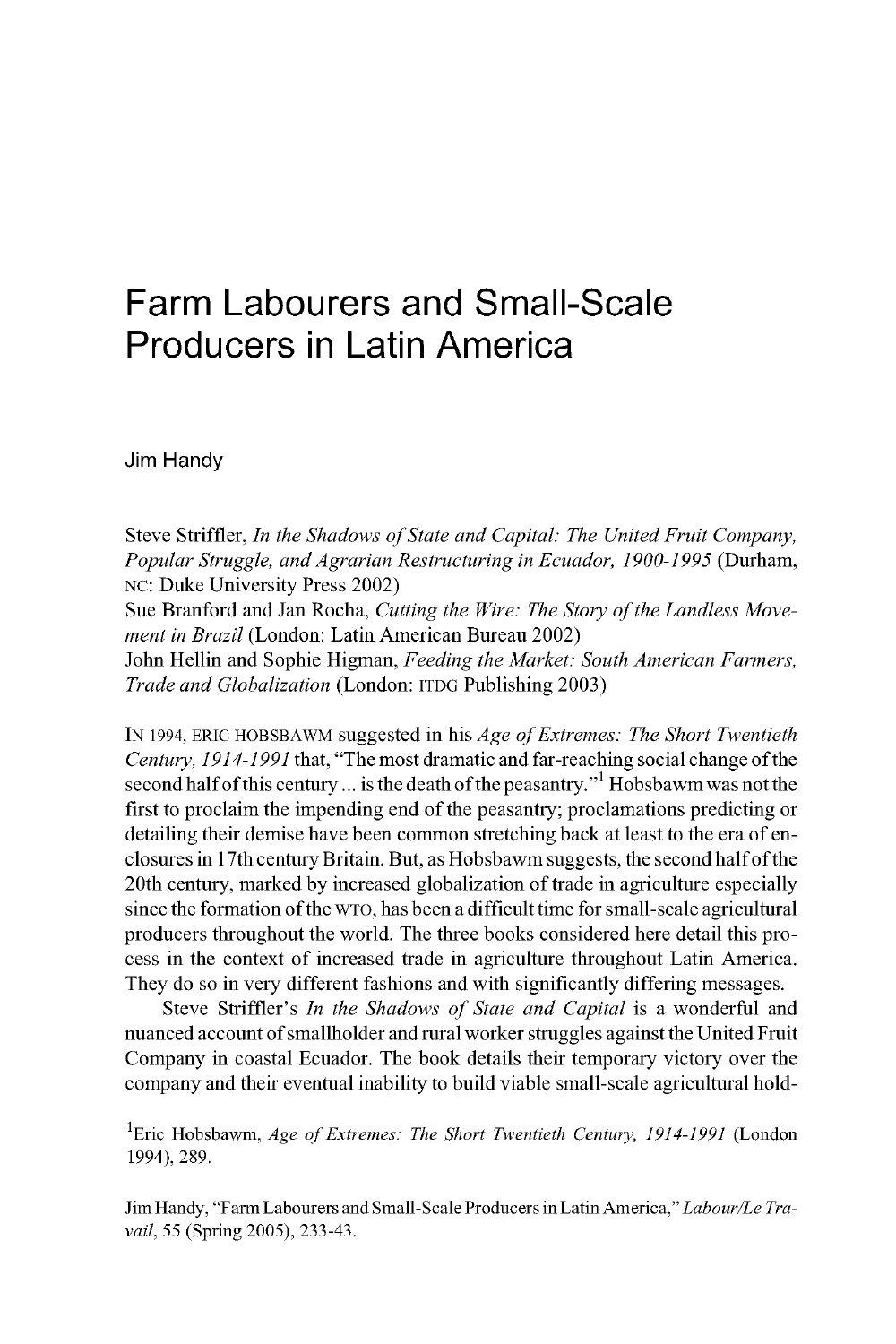ings or peasant co-operatives in the context of government neglect and the international market for bananas. Sue Branford and Jan Rocha's *Cutting the Wire* provides a detailed exploration of Latin America's largest peasant organization, the Brazilian *Movimento dos Trabalhadores Rurais Sem Terra* (MST), focusing on occupations of estates and attempts to build viable settlements after taking possession of the lands. Jon Hellin and Sophie Higman's Feeding the Market attempts to explore the challenges and opportunities for small-scale producers in Latin America in the current international market for agricultural goods. While valuable for the various ways it discusses the complexity of production decisions facing Latin American smallholders, it is flawed by a simplistic approach to the role of markets and is intent on making an argument about the value of engagement in international markets that is not supported by the evidence they provide. Taken as a whole, these three works suggest some of the more interesting currents in the literature concerning Latin American peasants, the state, and markets in the 20th century.

Striffler's study focuses on the area encompassed by and surrounding one hacienda in the south coast of Ecuador. In the 1930s the United Fruit Company, as part of its restless search for land not affected by Panama disease, arrived at the south coast of Ecuador, purchased a former cacao plantation, hacienda Tenguel, and transformed it into a "typical" banana enclave. They invested heavily in the region and by the 1950s Tenguel was one of United Fruit Company's most important plantations. Faced with occupations of its property by peasants and workers and problems with disease, the company abandoned Tenguel to worker/peasant "communes" by the 1960s. In the ensuing years, however, United Fruit's successor, Chiquita, along with other major banana marketing firms, have come to dominate the region in another fashion. Now purchasing their bananas from contract banana producers, the banana companies have off-loaded the political, environmental, and production risks, while the workers labour under worse conditions than those imposed by the United Fruit Company a half century earlier. In Striffler's hands, the story of this transition, "From Workers to Peasants and Back Again," as one chapter is entitled, tells us much about the workings of the banana companies, peasant and worker protest, and the role of the state in Ecuador through the 20th century.

Striffler, an anthropologist by training, explores this story through an imaginative use of archives and oral history. One key argument, presented in convincing fashion, is that peasants and workers were able not only to affect the local operations of the United Fruit Company, but also to help determine the ways that the company operated in the international banana market. Peasants and workers took advantage of opportunities afforded them to occupy land claimed by the hacienda Tenguel, with stand pressure from the company and the state, and create peasant co-operatives on the land. This challenge to the company's powers helped prevent the company from shifting production to new lands when disease attacked older sections of the plantation. Partly as a result the United Fruit Company abandoned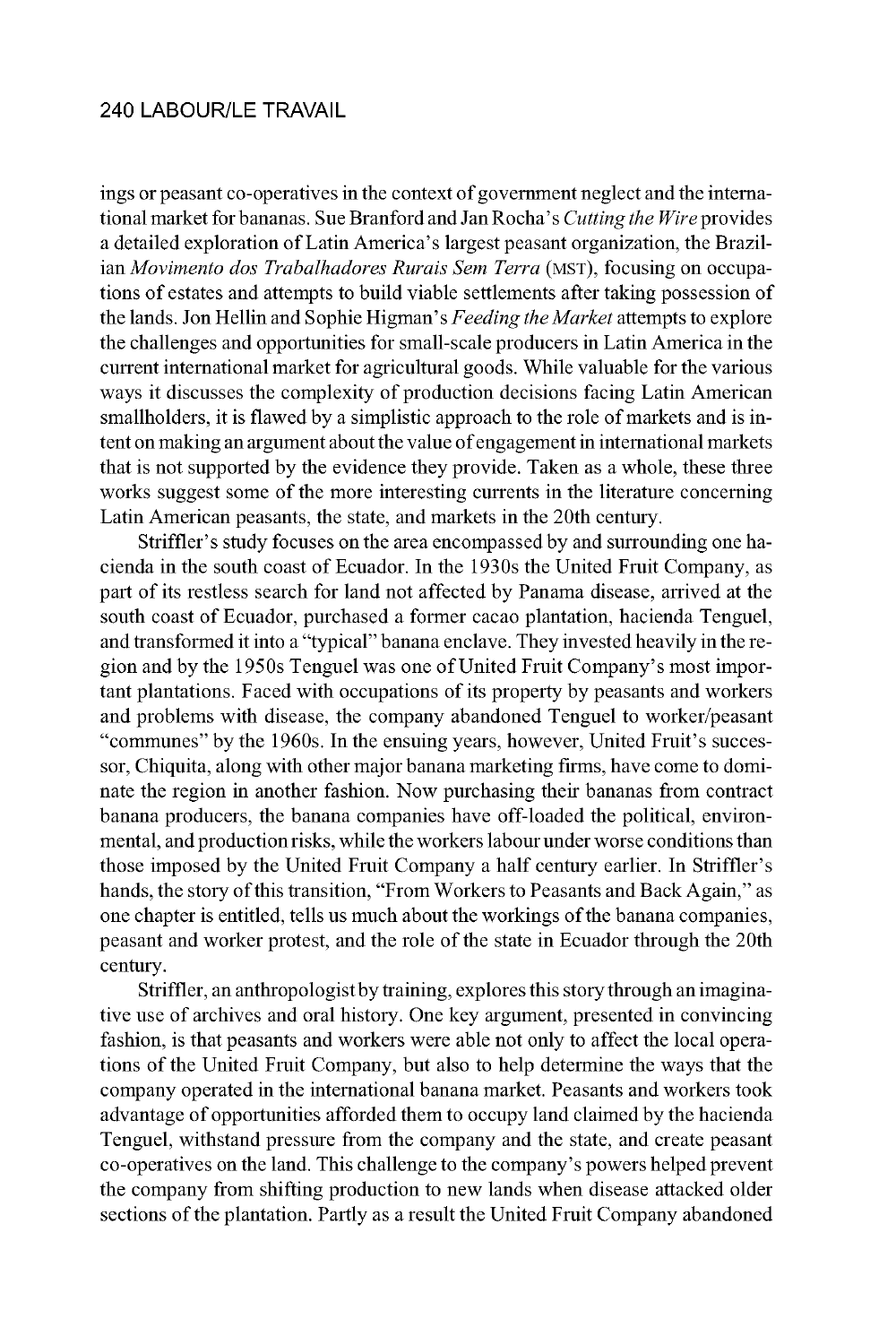production to local contractors, as it had already done to a large extent in its Central American plantations. While ultimately these workers and peasants were encased in even more onerous forms of exploitation by the contract growers, Striffler's point is that even the "failed struggles of subordinate groups shape historical pro $c$ esses" (17) and help de termine the nature and functioning of international capital.

One of the most interesting aspects of Striffler's account involves an exploration of the nature of the Ecuadorian state's insertion in this struggle. While the area around Tenguel was a "frontier" region, a region in which the imprint of the company was often more obvious than that of the state, Striffler avoids focusing on the "weakness" of the Ecuadorian state, but rather provides us with a more satisfying exploration of the fragmented nature of the state. The state, he says, was both "geographically thin" and "politically divided." Thus, "there was no 'State' in the sense of a unified actor that could make and implement a coherent set of policies." This is explored most successfully in the discussion of the peasant and worker occupations of land. Peasants were able to use the multiple fractures of the state — among competing agencies, conflicting personalities, even overlapping geographic divisions — to have their communes recognized by at least certain agencies of the state and avoid dispossession by the company. In Striffler's words, some peasants "were, or rather became, experts at navigating the internal divisions within the Ecuadorian state."(30)

On the other hand, Striffler also explores the development of a form of hegemony. In return for having their successful occupations of Company land recognized, peasants needed to accept the creation of peasant communes organized by the Ministry of Social Welfare and identify themselves as "comuneros." While this worked reasonably well for those peasants and workers attempting to get control of land in the region in the 1950s, it contained dangers. In the 1960s and 1970s, the Ecuadorian state's reach became both more penetrative and more coherent. Especially with the military dictatorship that came to power in 1963, independent peasant and worker organizations were increasingly targeted and they were turned gradually into clients of the state. As it did in other countries of Latin America, the state advanced its domination of peasant and worker movements through the agency of agrarian reform in the 1960s and 1970s. Gaining land, once accomplished through peasant/worker co-operation and their own ability to function within the fractures of the state, now became only possible for rural workers on the south coast if they were to join "into state sanctioned organizations, follow a particular set of procedures and work through a defined set of state institutions."  $(127)$ This insured that peasant organizations were less able to resist state pressure when in the 1970s, the government shifted its emphasis from agrarian reform to "rural development." In this context, the peasant organizations, once "reluctant rebels," were turned into state clients and then professional managers of state-sanctioned development projects.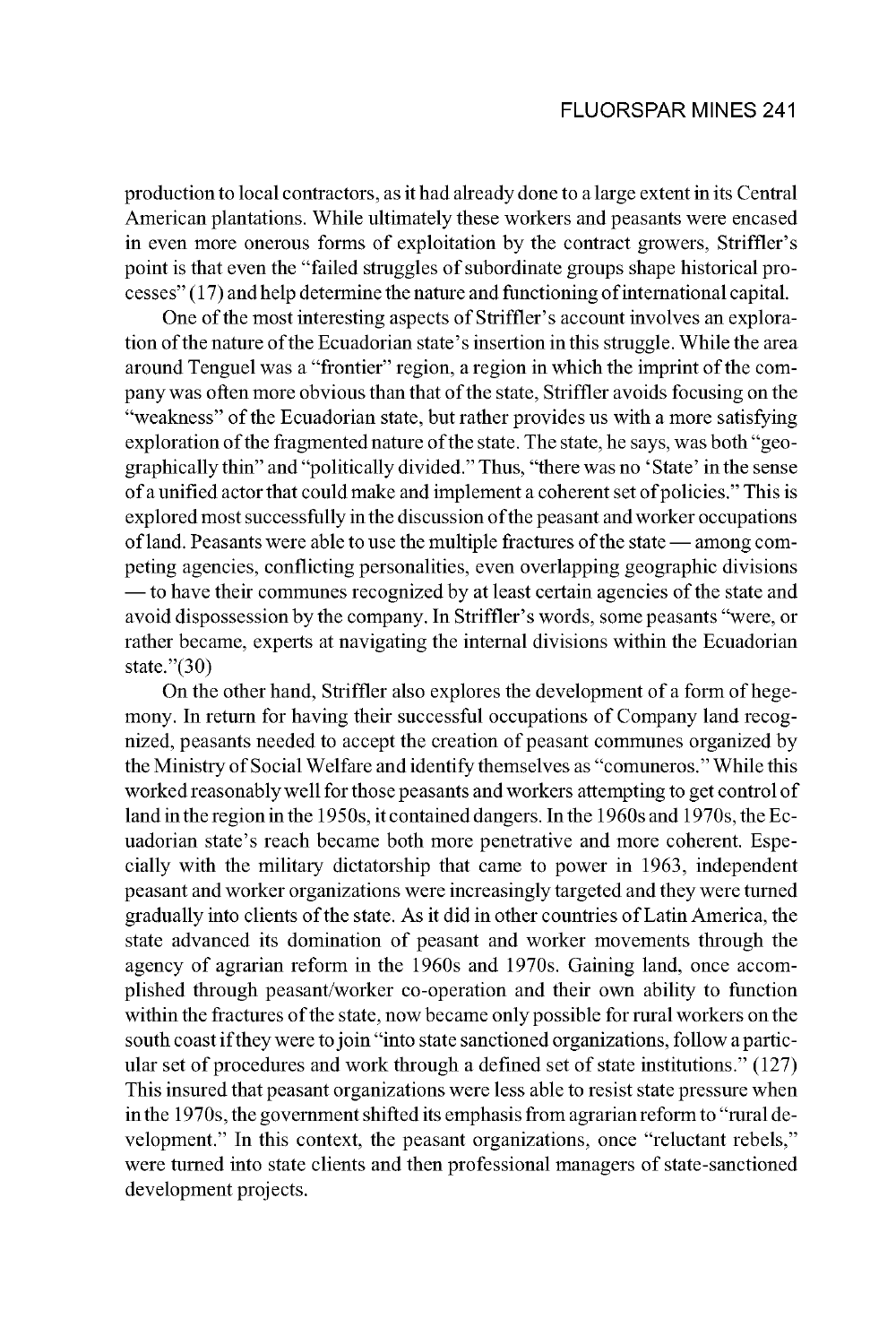This shift, which helped end the process of agrarian reform and allowed local landowners to consolidate holdings, coincided with renewed interest by the banana companies in the Ecuadorian south coast. In Central America in the 1960s, the widespread adoption of the Cavendish banana, which was resistant to Panama disease, had once again shifted banana companies' interest to that region and helped marginalize Ecuador, where the dominant banana type was still the Gros Michel. However, the Cavendish proved to be susceptible to its own disease types, particularly sigatoka negra. Ecuador again became an inviting locale for banana production. By the 1970s, however, the banana companies adapted their model of contract growing, used widely in Central America, to the new conditions on the Ecuadorian south coast. Contracting has tremendous advantages for the banana companies, who control production decisions and the harvest without taking any of the risks of production and without having to discipline labour. Local contract growers, more easily able to influence the Ecuadorian state, have presided over a labour regime for banana workers that is more onerous than that fostered by the United Fruit Company a half century earlier. As Striffler points out, labour discipline in the region is maintained through a form of "disorganization" via a process of devaluing labour to such an extent that no one thinks of themselves as a banana worker and most labour on the plantations for a period of four to five years, with few workers over the age of thirty. As one worker commented, "My father worked this land for a company called United Fruit. A foreign company. There was a union, they provided good houses, and the pay was excellent. Today, I work for an Ecuadorian who pays me shit. But he controls nothing. He contracts with Dole. It is also a foreign company." (195)

At heart this is a depressing story that explores a number of key debates in the historic literature. Striffler tells it in an engaging manner. He refuses to romanticize the peasants and workers of the south coast, but he tells their story with warmth and sympathy, letting them tell their story in their own words on occasion, clarifying the issues and the subjects when appropriate.

The most consistent message that comes from Striffler's interviews with residents of the region about their history is the central importance of their struggle for land. This is a story taken up by Sue Branford and Jan Rocha in *Cut ting the Wire: The Story of the Landless Movement in Brazil*. The Brazilian MST was forged in the early 1980s by peasant activists, many inspired by the Catholic Church in the three southern states of Rio Grande do Sul, Santa Catarina, and Paraná. It was a response to mass dispossession of peasant families that accompanied changes to Brazilian agriculture as well as of families along the Paraná River who lost their lands to the construction of dams. From the beginning the MST focused on occupying land that was not being used productively. According to the authors, by the time they were preparing their book, the MST had more than a million members and had won nearly five million hectares of land. In those two decades, the MST has made many mis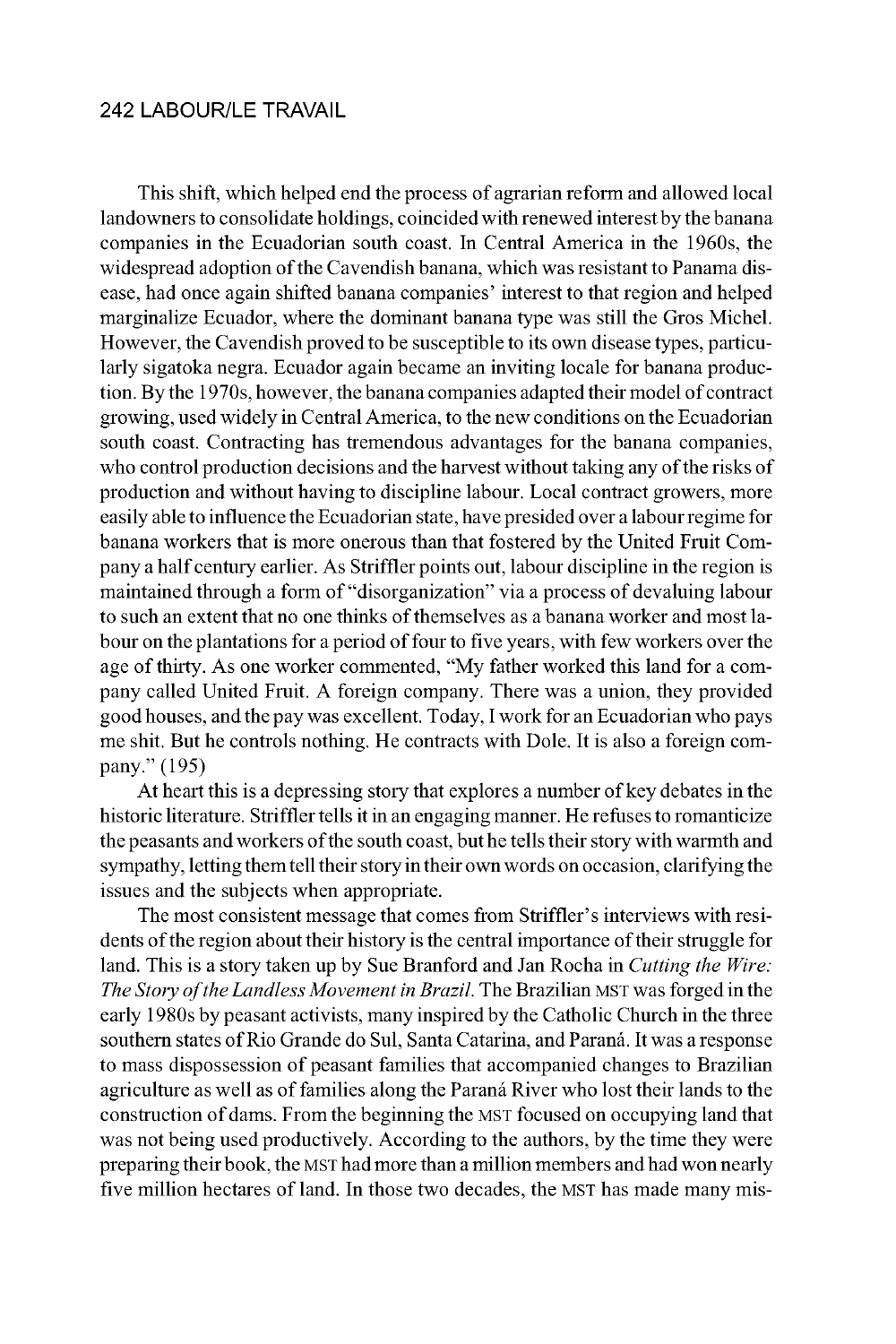takes, lost more than its share of martyrs, and is trying to do nothing less than revolutionize agriculture production in Brazil.

Branford and Rocha are journalists and authors who have worked for many years in Brazil. This book is drawn from 18 months they spent studying the MST, talking with leaders, visiting settlements, accompanying occupations, and collecting the stories of numerous members. Along the way they have provided us with a wonderful and intriguing picture of Latin America's largest peasant movement. By chronicling the MST's exploration of alternatives to the globalization of agriculture which helped produce the land less, they also provide us with glimpses of an alternative approach to living with and working the land that is generating a challenge to the globalization of agriculture inherent in the WTO. Branford and Rocha divide their work into four parts: detailing the formation of the MST, their struggle for land, the obstacles they face, and the MST's response. In all but one part of this last section they do a remarkable job.

The MST's decision to move from negotiation with the military government that still held power in Brazil in the 1980s to confrontation through occupation of land evolved through a combination of an intuitive process driven from desperation and subsequently from a commitment to careful planning and intensive discipline. Branford and Rocha trace the first occupations from the late 1970s, when 110 landless families assisted by a parish priest involved in the Pastoral Land Commission and a young economist working for the state department of agriculture, Joao Pedro Stédile, invaded the Sarandí estate in Rio Grande do Sul. This occupation set the pattern in many ways for the hundreds that were to follow. After 78 days of surviving in the camp established on the estate, the families were confronted by heavily armed policemen sent to drive them from the land. According to the priest, Father Arnaldo, "The women, with their children, formed a barrier. They told the police commander that, if he wanted to get at their husbands, he'd have to deal with them first. And the commander, bewildered, didn't know what to do. In the end, he and his men left. It was one of the most beautiful things I have seen in my life."  $(12)$  Just over a year after their initial occupation, the state government agreed to give them title to the land.

The focus of the first part of the book, indeed the main message of the book itself, is the determination of the MST and its members to get access to land. The MST's own slogans reflect this obsession; in 1990 this was "Agrarian Reform, by Law or by Force." Its other main slogan that year — "Occupy, Resist, Produce" reflects the three stage process that was central to MST operations. Indeed, the painstaking preparations for massive occupations of idle estates were only the first stage in a very long process. The invading families of the Sarandí estate were lucky. In many other instances, occupying families were driven from the estate more than once. The MST routinely returns to re-occupy such estates. In many instances, peasants needed to live in a camp, usually in black plastic tents with police forces making movement to and from the camp difficult and often dangerous, for many years.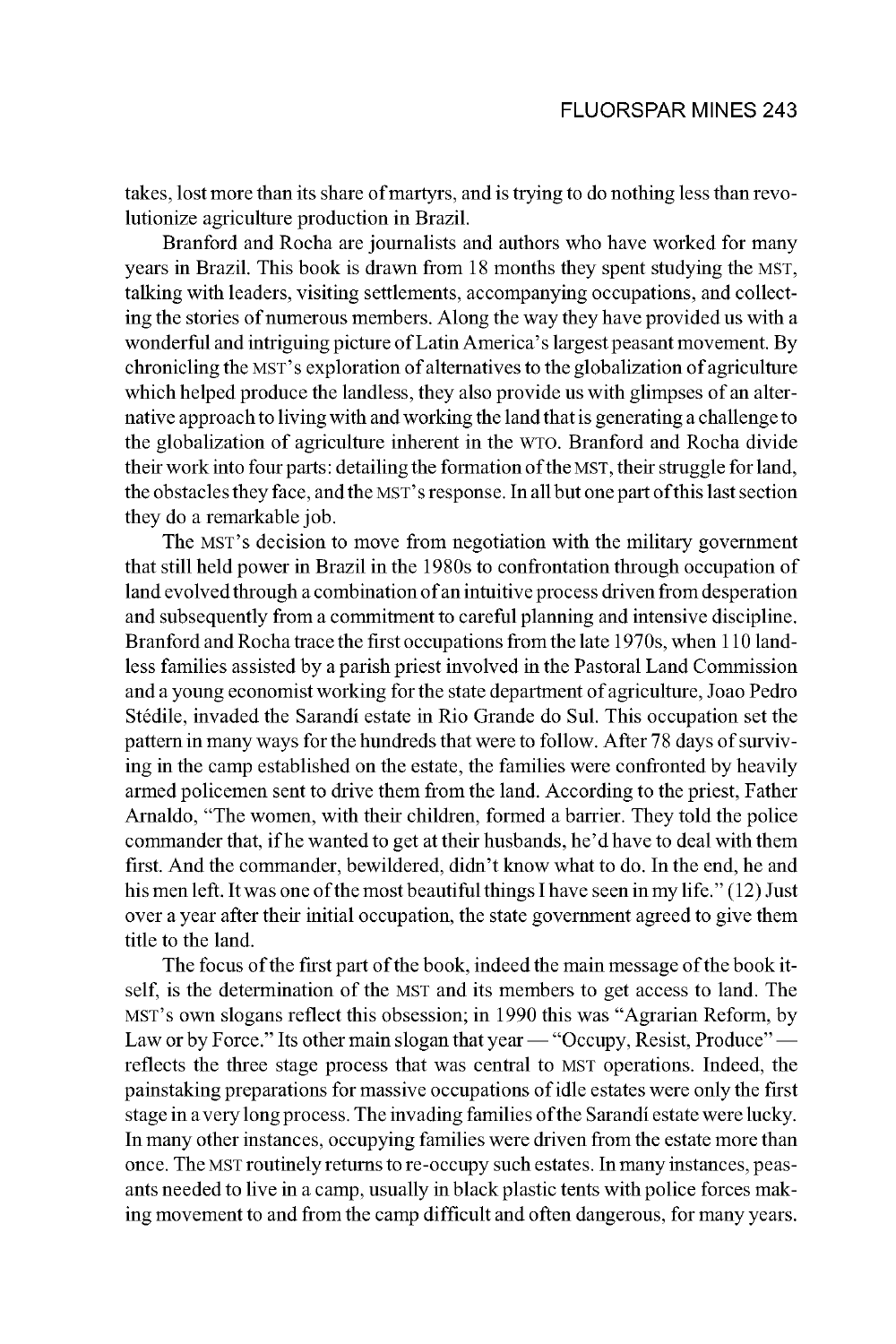Peasants who invaded the Finca Annoni near Porto Alegro in 1984 lived under police embargo until 1987 and did not get allocated plots of land until 1993. As one of the invaders, Darci Bonato, explained, "I spent nine years in the camp, nine years living under black polythene. But, I don't regret it. If I hadn't done that, I would have worked for 30 years as a farm labourer and ended up without a single hectare. So for me it was a huge victory..." (39)

Two issues immediately spring to mind in considering these occupations: the complex relationship between the MST and the state, and the need for discipline in the camps. As can well be imagined, the MST's decision to force agrarian reform through occupations has been met with a violent response on the part of the government. The level of violence and the extent to which it is accompanied by attempts to co-opt the MST is complicated by local and regional issues and by Brazil's sometimes contradictory transition to democracy. As in Ecuador, the Brazilian state is not monolithic, and the MST, through much of its early years, was engaged in a complicated relationship with the National Institute for Colonization and Agrarian Reform (INCRA), which sometimes supported the MST and sometimes opposed its actions. The MST's relations with other agencies of the state were less ambiguous (and more openly hostile) but even here the level of violence and attempts at co-optation varied with different regimes. The Collor government, intent on adopting a neo-liberal economic approach to agricultural production in Brazil, was more hostile to the MST and more prepared to respond to occupations with violence than subsequent administrations have been.

The complexity is heightened by differing state responses to the actions of the MST. It is not too surprising, perhaps, that some of the most violent responses have occurred in the Amazon, especially in the state of Pará, dominated as it is by ranchers. It is more surprising that this violence has been matched in the south in the state of Paraná, es pe cially un der the gov er nor ship of Jaime Lerner. Those who have read of Lerner as the hero of responsible urban planning in Curitiba may find this quite revealing.

The MST has been careful not to be co-opted into too close an association with even sympathetic government agencies. It has, as an organization, continued to argue that its strength lies in its own internal organization, its commitment to the struggle, and its unwillingness to deviate from its major goal of obtaining land for its members. This has often meant that the MST is perceived as 'prickly' and dogmatic in its relations with even occasionally supportive sectors, such as elements of the church and the Minister of Agriculture under the Cardosa government, Raul Jungmann. This has both risks and rewards for the MST. On the one hand it means that the MST alienates sectors in Brazil, particularly sectors of the government, that might be useful to it. On the other hand, it insures that the MST will not be co-opted and that there is little danger of the movement losing its strength as it gets drawn into implementing government policy as happened to the peasant leagues in Ecuador in Striffler's story. The benefits and dangers of this were clearly shown in the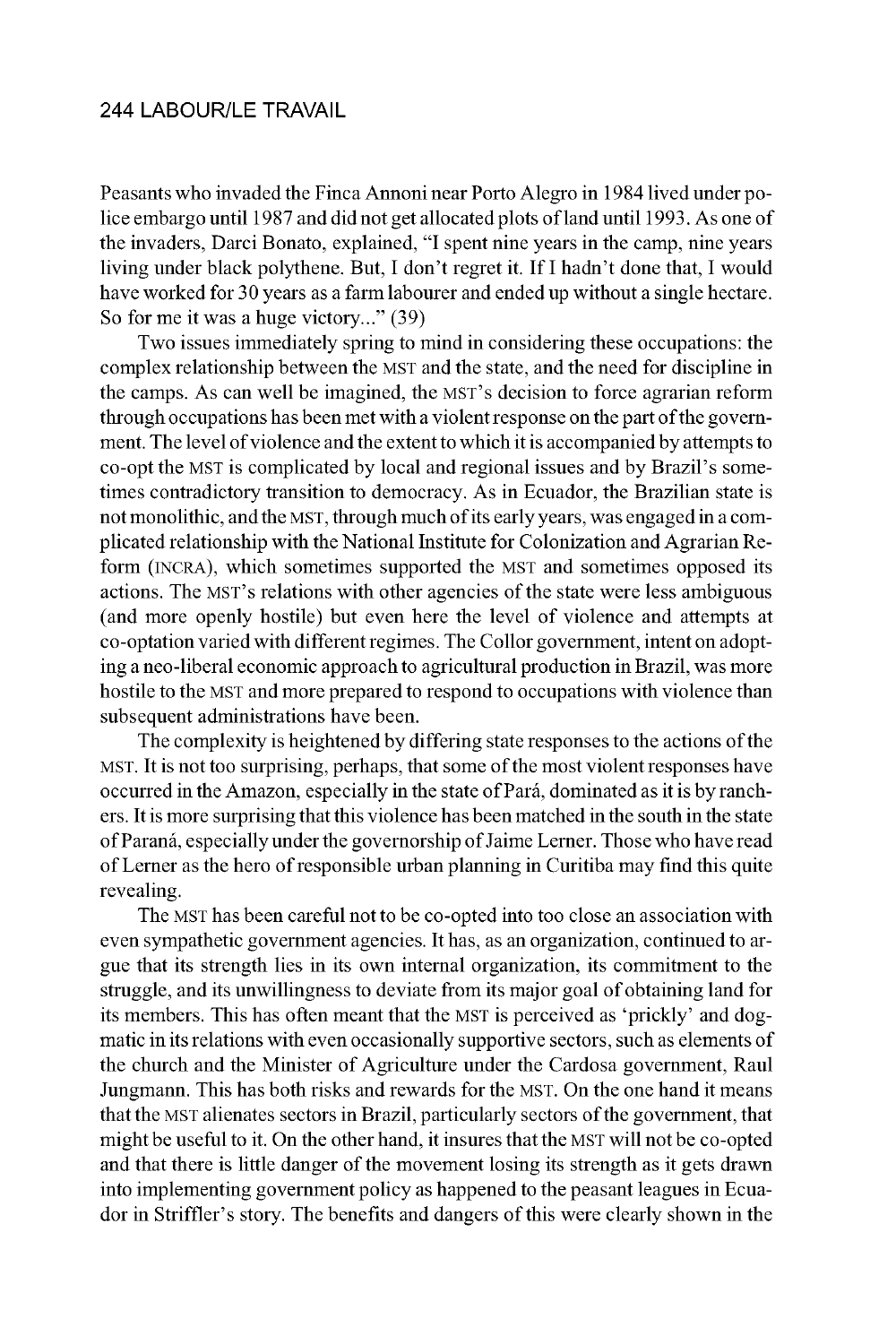MST's relations to the Cardoso government. Early in the Cardoso administration, the government promised an extensive agrarian reform. The minister responsible, Jungmann, argued that the MST and the government's agrarian reform program were useful to each other. Pressure from the MST allowed the ministry of agriculture to make demands for funds and attention from the government in ways it would not have been able to do without that pressure. Jungmann also argues that the MST benefitted by having a government committed to agrarian reform. Nonetheless, by 1997, the MST was denouncing the government for not providing "real" agrarian reform and on the anniversary of a massacre of peasant leaders on 17 April 1996, they marched to Brasilia in the thousands and demanded an audience with Cardoso. This demonstration of widespread popular support for the MST completed the rupture with the Cardoso government and the MST was subject to intense police pressure for the rest of the administration. The MST's ability to maintain independence, while building a program that demands government action in the form of agrarian reform, will be interesting in light of the election of Luis Ignácio da Silva (Lula) and the PT party, an old ally of the MST, in the last election.

The other issue is the need for discipline in the MST settlements. Life in the settlements is explored at some length in the book. While very often the settlements are portrayed as real communities, with people united in their struggle and intent on building viable communities together, even when forced to live under plastic, issues of discipline and law and order are often of major importance. The MST has needed to strike a balance between prosely tizing for the kind of "new man" that is a central focus of the MST and allowing peasants to get on with their life. As the book demonstrates, but only in brief examples, it sometimes gets this balance wrong and people have complained both about too much control by MST militants and too lax discipline, especially as newer recruits are brought into the camps.

Much of the book focuses on the struggle for land and resisting government pressure. But, Branford and Rocha's account also explores the difficulties the MST encounters in making the settlements produce. The book does a good job detailing the transition in MST thinking from their early desire to make the settlements productive 'modern' farms through a focus on mechanization and the production of market crops to an understanding that MST settlements cannot profitably engage the same international markets that helped marginalize their residents in the first place. The MST has shifted its focus to more sustainable and more diverse agriculture production. While clearly sympathetic to this approach, the authors correctly indicate that the ultimate results of this strategy are still to be determined. One interesting discussion in this section explores the local economic ramifications of an MST settlement and helps explain why the MST often gets support from local mayors, artisans, and business owners in neighbouring towns. The impacts on rural communities when, as in the Pontal de Tigre settlement, the MST occupied a 10,000 hectare ranch that employed five families raising 3,500 head of cattle, and settled close to 10,000 inhabitants engaged in diverse agricultural pursuits can be dramatic.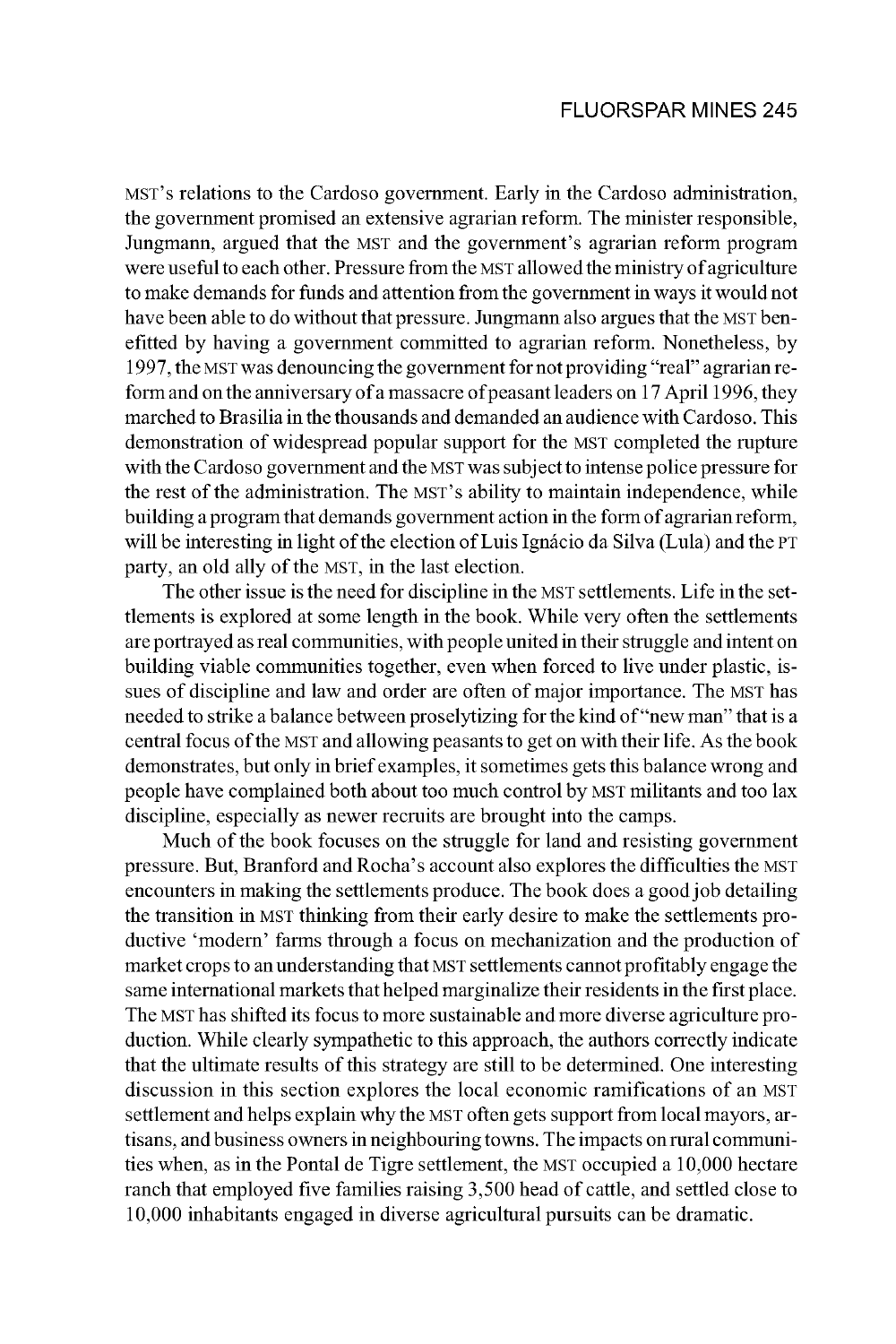*Cutting the Wire* is meant for a general audience. The book largely avoids much of the academic debate that might be incorporated in this discussion of the MST, focusing instead on the story and on the lives of those involved. The book is built largely on interviews with MST leaders and settlers. Their words are incorporated into the narrative of the MST and used in a series of sidebars on individuals and their families. As a whole this is effective. The book is a lively read and helps the reader get deeper into the lives of those affected by the landless movement in Brazil than would otherwise be the case. The sidebars are often very effective, helping us understand both the way the MST works and what it means for those involved in it. They are particularly useful in outlining the connections between the struggle for the land and the reclamation of lives that is explicit in the MST focus on education and other kinds of self-improvement courses. For example, the story told by Paulo Venancio de Mattos who left home when he was 7 and found in the MST both land and family outlines the type of cathartic social aware ness the MST strives for. Along with his own story he points out how the MST tries to get people from rural slums to join the movement. "And once people understand that the reason they haven't got a decent home and can't feed their families is because the boss takes all the money, then they start to feel angry, to hate the bosses. And this helps to motivate them, helps to change them." (47-48) These personal stories also help explore more fully than the text does the role of women in the MST occupations and what the MST has meant for the lives of rural women who join the movement.

Two areas of inquiry are less impressive in the book. The book devotes some space to the internationalization of Brazilian agriculture and to the MST's various responses to the challenges presented by that process. However, the book does not explore, indeed does not even mention, the MST's involvement in the Via Campesina. The Via Campesina is an international organization of peasants and small producers, including peasant/ small farmer associations throughout Latin America and Asia, North America, and Europe. The MST's response to the globalization of Brazilian agriculture is, thus, framed in consultation and association with a much broader movement. The Via Campesina has helped influence MST policy and has supported the MST in many of their actions.

The second area of the book that is less successful occurs when the authors tem porarily abandon their desire to make the work accessible to a broad audience and attempt to place the MST in historical perspective through an examination of what they argue are similar movements historically. A very brief discussion of three periods in British history, each drawn from a different source, and of the populist movement in the United States drawn from Lawrence Goodwyn's work is neither very persuasive nor very useful for the general argument presented in the book. Despite this, *Cutting the Wire: the Story of the Landless Movement in Brazil* is an im pressive work providing a clear and easily read narrative of the largest peasant movement in Latin America.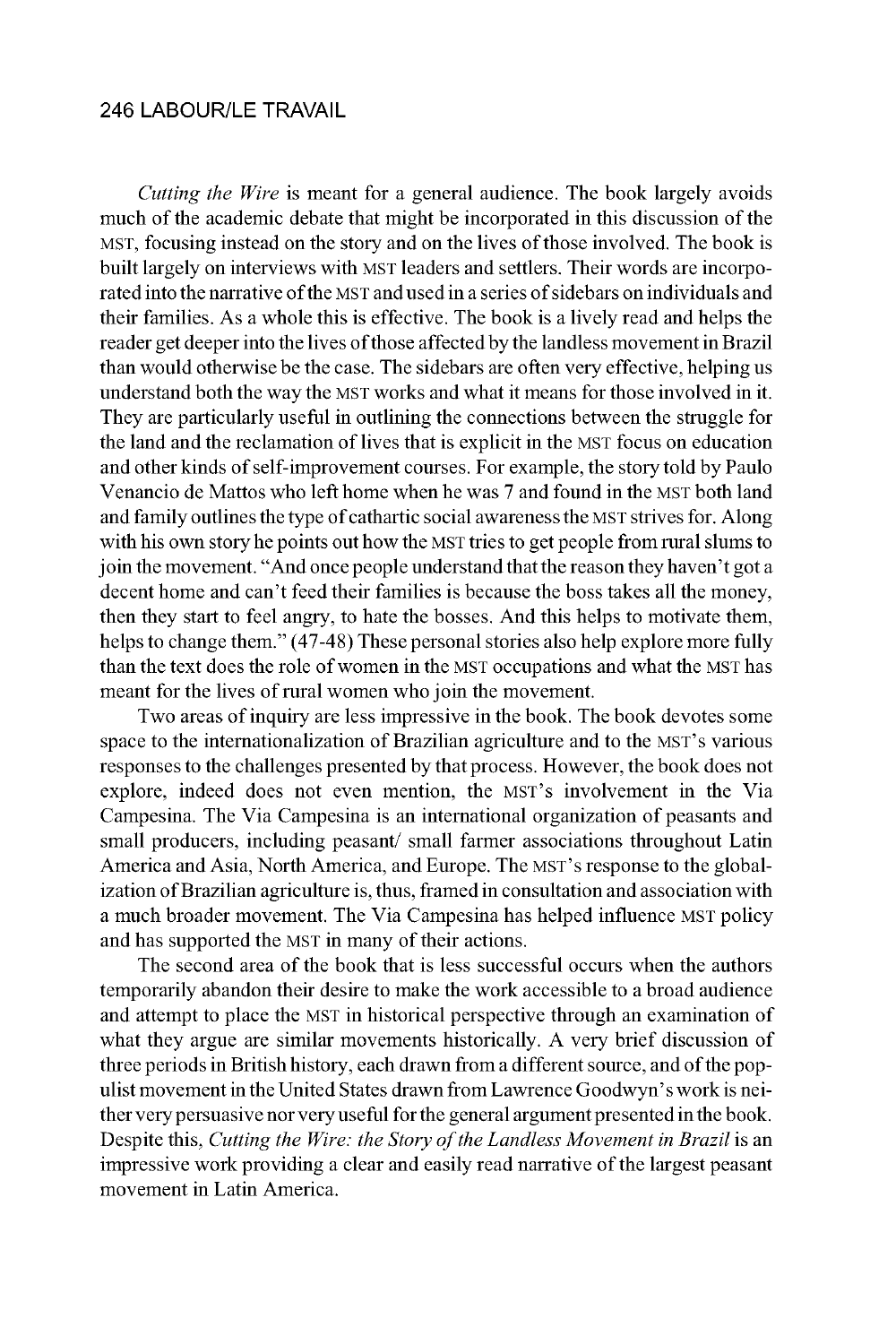#### FLUORSPAR MINES 247

Jon Hellin and Sophie Higman's Feeding the Market: South American *Farmers, Trade and Globalization* is the least successful of the three books considered here. In the course of a 12 month bike trip through Latin America, the two authors visited South American peasants, small producers, and larger scale farmers to explore their relationship to markets. The authors' intent was to investigate how markets could be made to work more effectively for these groups. The book devotes chapters to bananas in Ecuador, coffee in Ecuador and Bolivia, potatoes and quinoa in the Andes, grapes in Argentina and Uruguay, sheep in Patagonia, and forest products in Bolivia, along with a chapter on cocoa eradication in Bolivia.

Sections of this book are very useful and interesting. The discussion of the difficulty quinoa producers face in trying to produce organically when this requires crop rotation with potatoes that are difficult to grow organically, for example, is the kind of detailed and interesting discussion presented in parts of the book. Similarly, the chapter on the very limited opportunities for alternative crops for Bolivia's coca growers facing pressure to eradicate coca and the general lack of success they have experienced when they have tried to grow these alternatives is also informative.

More generally, however, the book suffers from a relatively undifferentiated approach to markets and a determined attempt to make an argument their evidence does not support. The authors intend that their work, in their own words, "provide a basis for a more rational debate about globalization." They go on to argue that, "If the anti-globalization protesters could accept some of the pro-market messages emanating from the farming communities in South America and elsewhere, a more productive protest manifesto would emerge."  $(217)$  In order to make the case for this argument, they assert, first, that markets are ubiquitous and, second, that there are a number of examples of incorporation into international markets that have benefitted smallholders in Latin America.

The first of these arguments is both obviously correct and obviously simplistic. The authors argue in the prologue of their book that all of the farmers they spent time with engage with the market, "[a] return to subsistence farming is not on the agenda," and that "globalization is neither inherently good or bad." They then cite Amartya Sen suggesting that "to be generically against markets would be almost as odd as being generically against conversations between people." This is all, of course, reasonable. Farmers and peasants have almost always engaged with the market and few have ever produced solely for subsistence. In that sense, a "return" to subsistence is impossible because it almost never existed in the first place. But, their argument suffers because it does not differentiate in a variety of important ways. The Sen quote that attempts to equate market relations with conversations suggests the difficulties. Virtually all farmers and peasants have engaged in markets, both historically and contemporarily. But, the authors equate, both explicitly and implicitly, markets with globalization. Nothing could be further from a conversation between people than globalized markets. Of course, engaging with the market is also different from being dominated by market relations. In this sense, Karl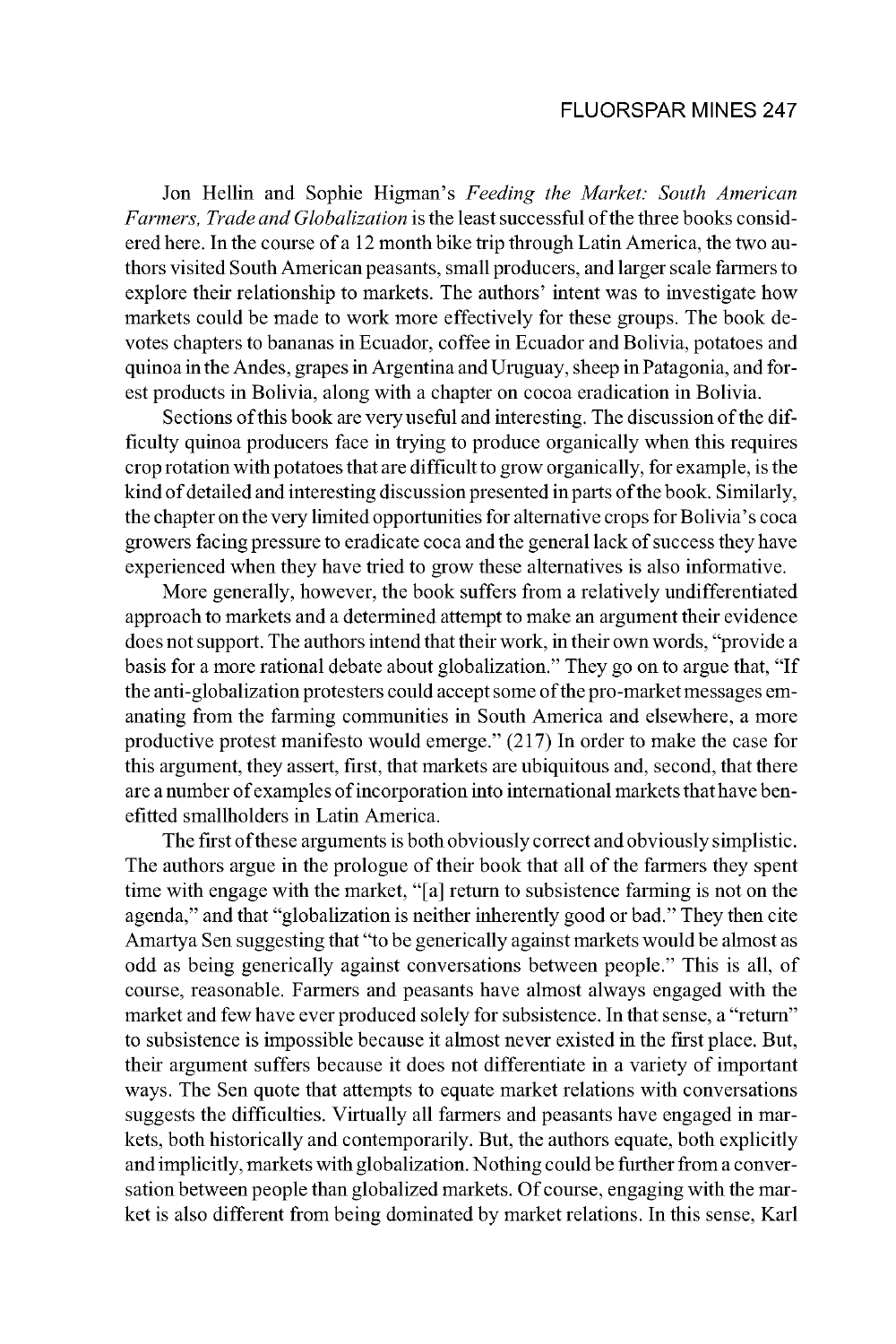Polanyi's observations more than a half century ago — that the 'great transformation' entailed a change from the market being employed as an element of societal relations, to one in which society was organized around the market — are still relevant. The issue is not whether to engage with the market but what roles the market should play in determining societal relations versus other social forces. In this context, the issues of what markets one produces for and to what extent local, regional, and national structures can be used to help determine the existence of varied markets and the terms of engagement with them are essential determinants of how success fully and willingly small farmers and peasants involve themselves in the market. This is at the heart of the debate about agriculture and globalization.

The second argument presented by the authors is most often proven wrong by their own evidence. One small example of the kinds of difficulties the authors get into through their attempt to construct an argument in opposition to the evidence they present occurs in their chapter on the wine-producing regions in Argentina and Uruguay. They point to Argentine wines as an example of a major success in the international market, a success which began with opening up Argentina to wine imports by the Menem administration in the 1990s. One element of that success has been the steady improvement of grape varieties and their quality in Argentina. The authors contrast this with the situation in Uruguay, where similar improvements have not occurred and where the wine industry, therefore, has enjoyed nothing like the boom experienced in Argentina.

But, in the process, many of the small grape growers in Argentina have been forced out of business, with the number of small vineyards falling by more than 67 per cent between 1990 and 2000. Those that continue are increasingly locked into production contracts with large wine producers that are not unlike those between banana producers and the big banana companies in Ecuador and elsewhere. In Uruguay, on the other hand, the government has not liberalized the wine trade and has continued to protect small vineyards that continue to produce mostly cheap national table wine. The authors suggest no solution to this perceived problem, except to say that protecting a domestic market for cheap wine is not feasible and to reiterate that, despite all their evidence, small grape producers might be able to tap specialty markets for branded wine.

Similar difficulties appear in the section on efforts to improve coffee quality in Bolivia as one of the answers to coca eradication. Any one familiar with the disasters that have be fallen even superb and efficient coffee producers in Central America in recent years would find an argument about improving coffee quality as a reasonable avenue to maintain the viability of small producers to be suspect, to say the least.

It is not surprising that the authors adopt the approach they do. Both have worked and published previously for OXFAM UK and some of the chapters in this book were originally produced for OXFAM. Their arguments fit well with OXFAM's recent decision to abandon opposition to the WTO and to work towards making mar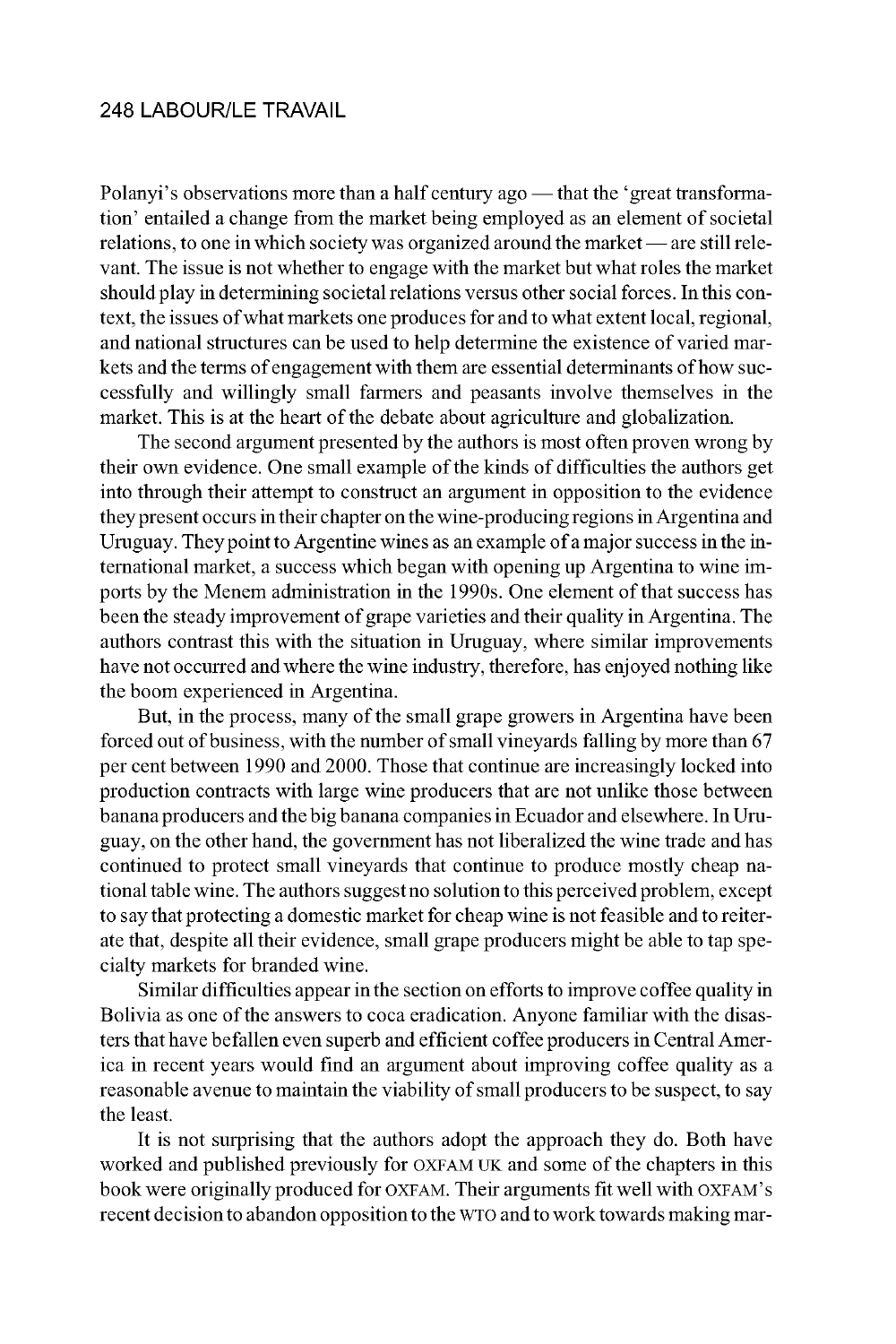kets work for the rural poor through the inclusion of a Development Box in WTO negotiations. As part of this shift, OXFAM has focused its attention on Fair Trade campaigns in a number of commodities, especially coffee. The authors spend a large part of their book detailing attempts by farmers in South America to tap these niche markets. What emerges from a close reading of their accounts is not just the en vironmental and social insustainability of current production for global agricultural markets, but the very limited success farmers have had in producing for these niche markets, the very limited economic benefits they see when they are successful in doing so, and the extreme difficulties farmers have in sustained production for these markets. Despite this, the authors continue to argue, as if their evidence has supported their suppositions, that global markets can be created which provide real opportunities for Latin American small farmers and peasants to engage with them in an environmentally sustainable and socially equitable manner.

Some of the detailed information about production and markets for specific commodities in specific locales in this book is useful. By and large, the book is presented in an engaging and readable fashion. It is ultimately, however, a frustrating book.

The restructuring of agriculture in Latin America that has accompanied the liber alization trend of the last two decades has created numerous difficulties for rural labourers, peasants, and small producers in Latin America. These three books illustrate many of those strains. They also, however, indicate the varied and imaginative ways these groups have responded to these challenges. *Feeding the Market* proselytizes for a false faith. While *Cutting the Wire* and even *In the Shadows of Capital* are not without optimism, they offer more realistic assessments of the prospects for peasants and small producers in the wake of such liberalization.